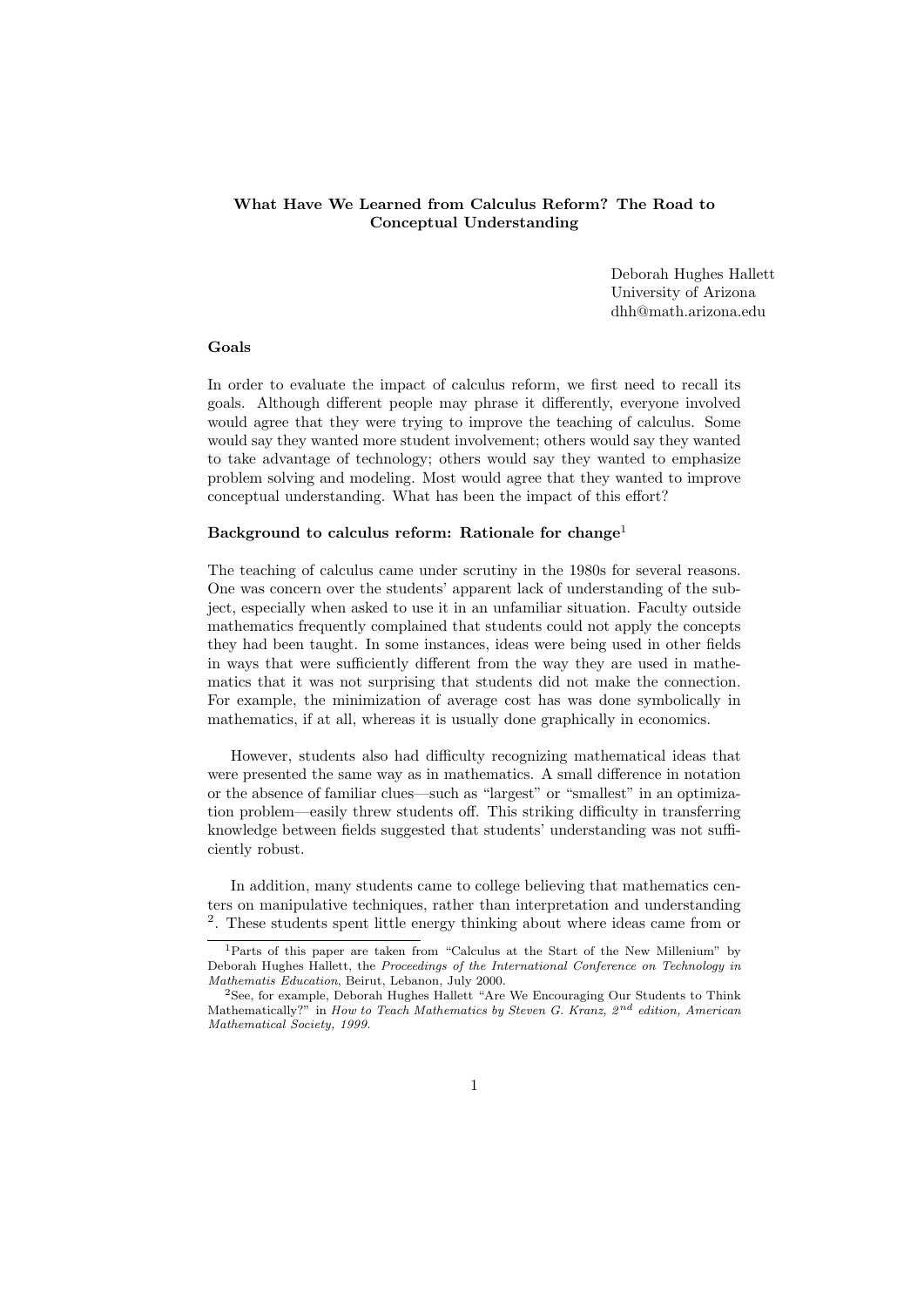how they were used. Besides being a disappointment to faculty, these students never saw the power of mathematics to unite disparate fields.

Materials used in the middle 1980s suggested that mathematicians were doing little to challenge students' views that equated mathematics to applying formulas. Exam questions were often of the form "Use method  $X$  to do  $Y$ "; problems in the text were usually to be done by the formula most recently presented. Consequently students got little experience on choosing a method. Even the choice of variables seldom needed thought. It was not uncommon for an entire set of exercises in a text to be written as functions in terms of x, with at most a couple that involved t or  $\theta$ . Since an unfamiliar variable is a real stumbling block to students and  $x$  is virtually never used outside mathematics, this lack of variety significantly limited students' ability to apply their mathematics.

#### Changes in the teaching of calculus

When efforts to improve the teaching of calculus started in the late 1980s, there was great variation amongst the projects that were undertaken. Some were technology-driven, redesigning curriculum and pedagogy using the power of the new computer tools—for example, *Calculus*&*Mathematica*, from the University of Illinois, and Project CALC, from Duke. Others used no technology, but incorporated extended applications, group work, and collaborative learning—for example, the New Mexico State Project. Over the next decade, there was remarkable convergence among the projects. Effective components in one project were adapted and incorporated by other projects—and eventually by mainstream authors. The most fundamental change made by the new calculus texts in the 1990s was the introduction of many more nonstandard problems. By the mid 1980s, before calculus reform got underway, such problems had been relegated to the end of the exercise sets in the texts and were few enough in number that many students—and many instructors—ignored them. Newer calculus texts have a much wider variety of problems, and fewer "template" problems that can be solved by mimicking a worked example in the text.

Technology is incorporated in many current calculus courses. The Advanced Placement (AP) exam taken by many high school students now requires a graphing calculator, as does the International Baccalaureate (IB). Most high school calculus courses, and hence most high school precalculus courses, are taught with a graphing calculator. College courses are more varied. Some have not moved beyond the memorization and multiple choice of the 1980s; others are now Web or computer based.

Although using technology in calculus is the most visible, and perhaps the most controversial, change in the teaching of calculus, it is not the one that will have the most impact on student learning. Expecting conceptual understanding on homework and exams is more important. Although faculty often spend more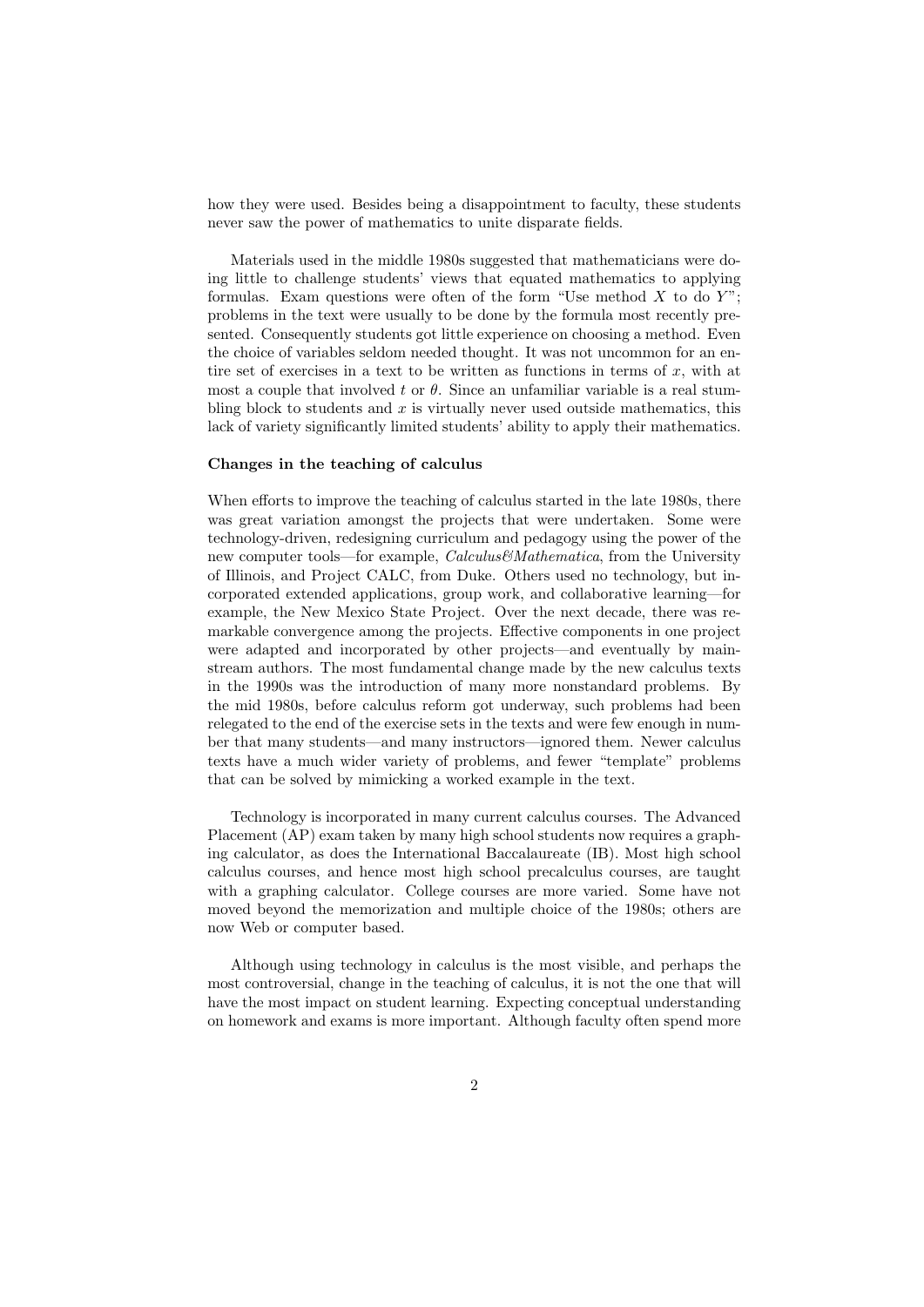time designing lectures than homework, most students learn more from homework than from lectures. Changes in homework and exams have a larger effect on student learning than changing lecture content. Requiring thinking is central to establishing the idea that mathematics is more than applying formulas. To the surprise of faculty, students often described the new courses as being "more theoretical" than the old. Although they are not using the word "theoretical" in the usual mathematical sense, from a student perspective they are right. The new courses require more reasoning, justification, and explanation. Just getting an answer is no longer enough.

Along with the increase in nonstandard problems and the use of technology, many new calculus courses emphasize open-ended problems that require extensive writing, often in cooperative groups. In the early 1990s, several books of calculus labs were published; the IB now requires all students to submit a portfolio as part of their final assessment.

Thus there is now both more variety in calculus courses and more emphasis on conceptual understanding.

#### Cooperation with client disciplines

An unexpected side benefit of calculus reform has been increased cooperation between mathematics and other fields, such as as engineering, biology, physics, and economics. In their quest to learn how students used calculus, mathematicians talked to their colleagues in other departments, looked at their texts and exams, and listened carefully to their needs. The result was some new texts that genuinely reflected the needs of the sciences—for example, those from the University of Iowa and Iowa State—and much improved calculus texts for the social sciences. Students take a subject more seriously—and learn it better—if faculty from more than one field "conspire" (in the students' words) to teach it to them.

However, more important than the improved texts was the good will generated by these conversations. Efforts to make the teaching of calculus more responsive to other fields lead directly to the MAA's Curriculum Foundations Project. In this project, faculty from outside mathematics were invited to have direct input into the current MAA curriculum review. Perhaps the most sobering aspect of the Curriculum Foundation Project was how surprised and grateful the faculty from other fields were to be contacted. This is an effort whose time was long overdue.

#### Impact of calculus reform

The most obvious measure of the impact of calculus reform is that the features initiated in the 1990s are now commonplace in "traditional" courses. Some of the new features have been transformed—in some cases their originators